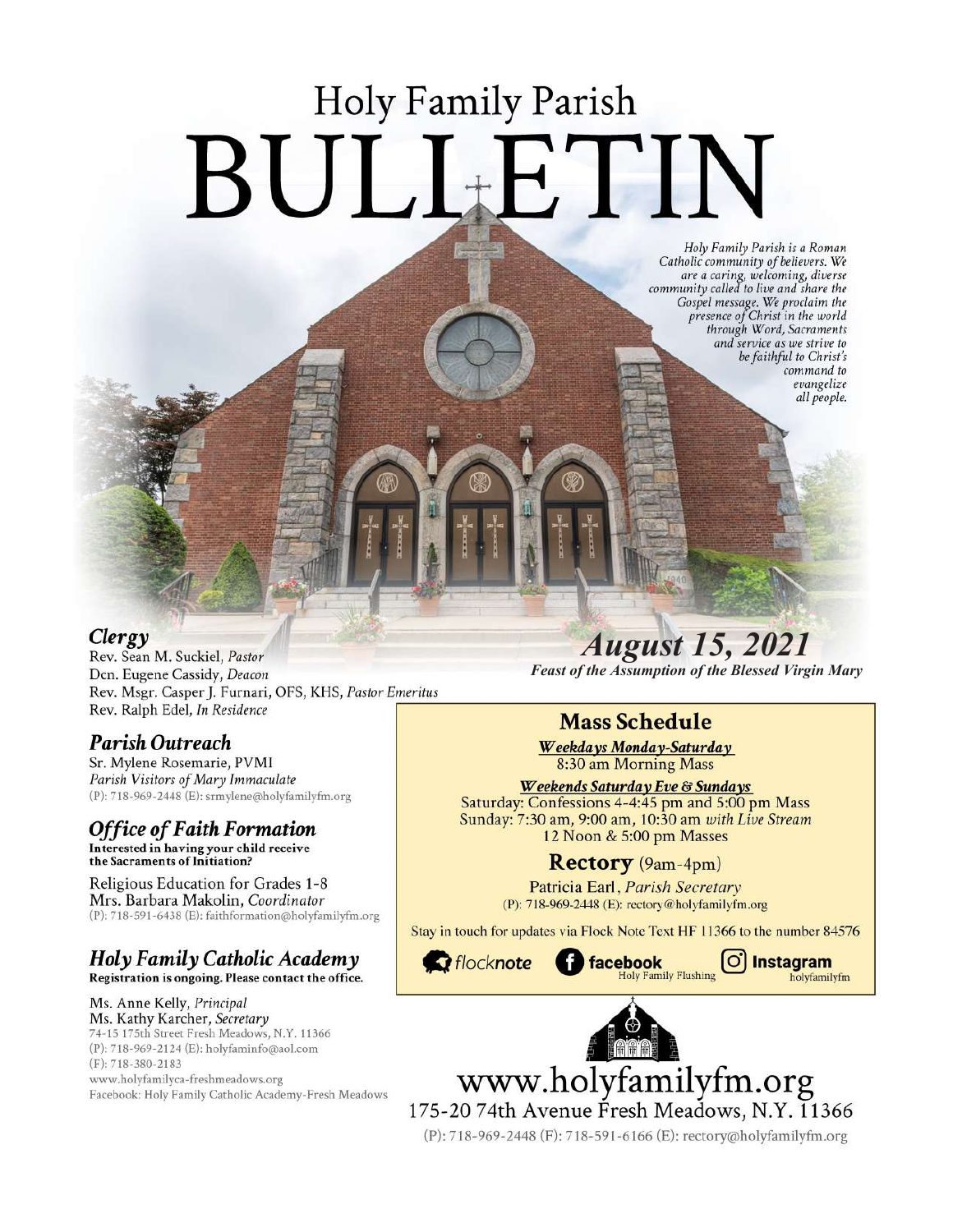## **Mass Schedule & Intentions**

| MONDAY | <b>August 16</b> |
|--------|------------------|
|        |                  |

8:30 am Ariani Altagracia Iciani (L)

**TUESDAY August 17** 8:30 am Sister Paula O'Dwyer, P.B.V.M. **WEDNESDAY August 18**

8:30 am Iris and Dr. Robert Sluka

**THURSDAY August 19**

8:30 am Florence N. Spencer

**FRIDAY August 20**

8:30 am Sister Marion McLindon

#### **SATURDAY August 21**

| $8:30$ am | Elizabeth Fadel              |
|-----------|------------------------------|
| $5:00$ pm | Whiten and Cvengros Families |
|           | Harry Slater                 |
|           | Gregory Makolin              |
|           | Stephen Sivak                |
|           | Haydy Rodriguez (L)          |
|           | Ricky Matela                 |
|           |                              |

| <b>SUNDAY</b>        | <b>August 22</b>               |
|----------------------|--------------------------------|
| $7:30$ am            | Violeta DeMesa                 |
| $9:00$ am            | The Telesco and Kelly Families |
| $10:30$ am           | People of the Parish           |
| $12:00 \text{ pm}$   | Marian and Frank Grillo        |
| $5:00 \,\mathrm{pm}$ | Maria T. Alcudia-Pendergast    |

## *Remember our Faithful Departed*

## *Peter McDonnell*

Eternal rest grant unto him O'Lord and let perpetual light shine upon him. May he rest in peace. May his soul and the souls of all the faithful departed for the mercy of God, Rest in peace, Amen



### **First Friday**

 Our next First Friday Mass with Adoration and Benediction in honor of the Sacred Heart of Jesus will be Friday, September 3rd at 7:00 pm



#### **Prayer to St. Joseph, Patron of the Universal Church** O glorious Saint Joseph you were chosen by God to be the foster-father of Jesus, the Spouse of the Blessed Virgin Mary, and head of the Holy Family. You have been chosen by Christ's Vicar as the Heavenly Patron and Protector of the Church founded

 by Christ. Therefore, with the greatest confidence, we implore your powerful intercession for the whole Church today.

Guide in a special manner, our Holy Father and all bishops, priests, deacons, and all members of the Body of Christ who try to live the Gospel message. Be our Protector amid the trials and tribulations of this life. Obtain for us great purity of heart and a fervent love for the spiritual life.

Grant that, after your example, all our actions may be directed to the greater glory of God, in union with the Sacred Heart of Jesus the Immaculate Heart of Mary, and your own paternal heart. Finally, pray for us that we may share in the peace and joy of your holy death, in the company of Jesus and Mary.



May 26, June 23, July 28, August 25 September 22, October 27, November24

at 7:00pm in the evening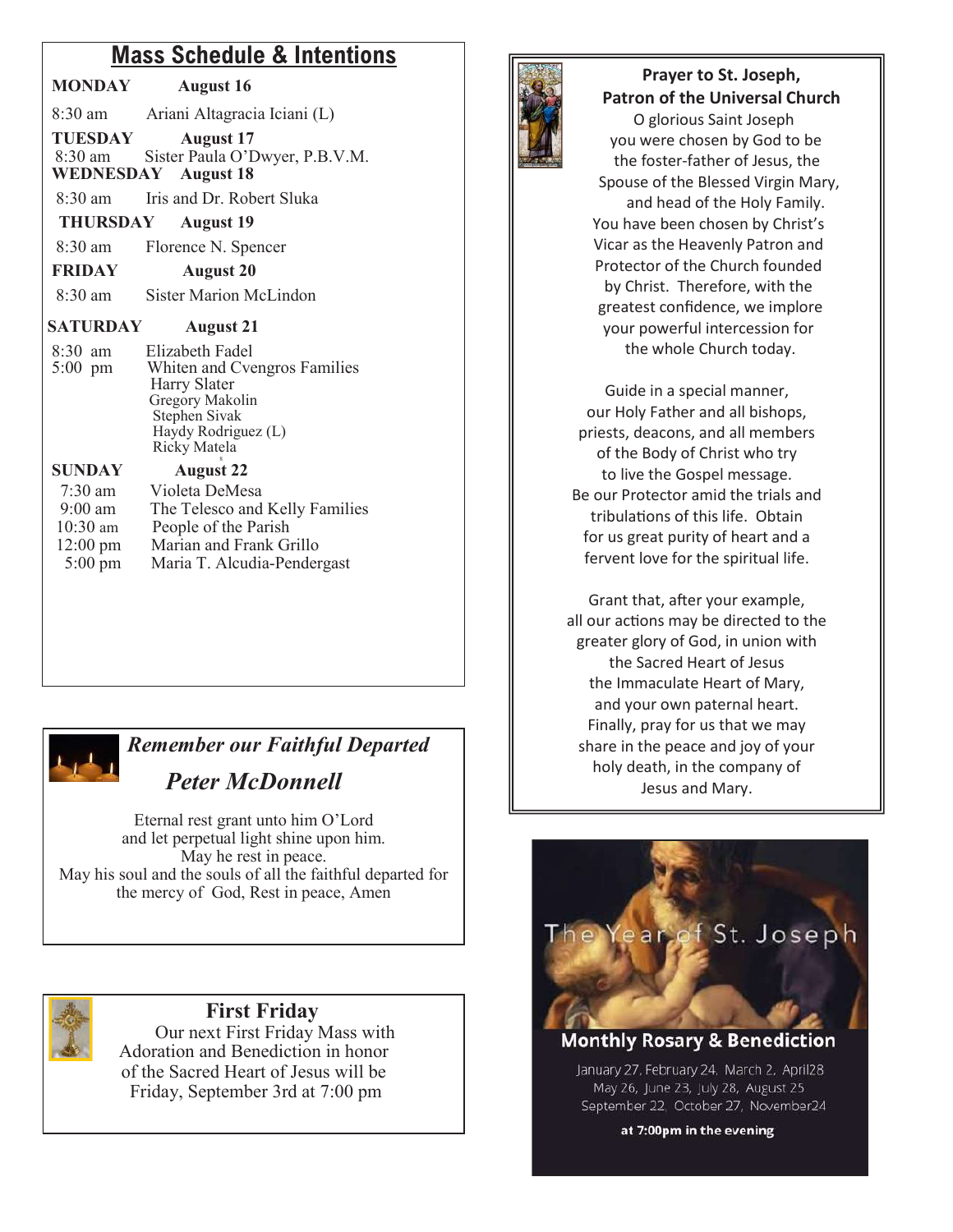



## **HOLY FAMILY PARISH**

175 - 20 74<sup>™</sup> Avenue | Fresh Meadows NY 11366 Tel: (718) 969-2448 | www.holyfamilyfm.org





# **AUGUST 15, 2021**

## What is the Assumption?

The first name of this solemnity was the Feast of Mary, Mother of God. Later, its name in the East carried over, the Dormition (or Falling Asleep) of Mary. In the West, it became known as the Assumption of the Blessed Virgin Mary.

This solemnity celebrates the fact that Mary's Assumption is "a pledge of the future participation of the members of the mystical Body of Christ in the paschal glory of the Risen Christ." It shows that the Lord "reserves a munificent reward for his humble Servant because of her faithful cooperation with the divine plan, which is a destiny of fullness, happiness, glorification of her immaculate soul, her virginal body, perfect configuration to her Risen Son" (Directory, no. 180). The Mass has a proper vigil, and the solemnity replaces the Mass of the day when it occurs on a Sunday in Ordinary Time.

#### What does this all mean?

On November 1, 1950, Pope Pius XII declared the Assumption of the Blessed Virgin Mary, which the Church celebrates every year on August 15. Simply put, the dogma of the Assumption states that at the end of her life, the Blessed Virgin Mary was taken, body and soul, into Heaven.

While this event isn't reflected in Sacred Scripture, it is clearly part of the Church's earliest observance. In the sixth century, St. John Damascene wrote in one of his sermons, "Your sacred and happy soul, as nature will have it, was separated in death from your most blessed and immaculate body, and although the body was duly interred, it did not remain in the state of death, neither was it dissolved by decay; your most pure and sinless body was not left on earth, but you were transferred to your heavenly throne."





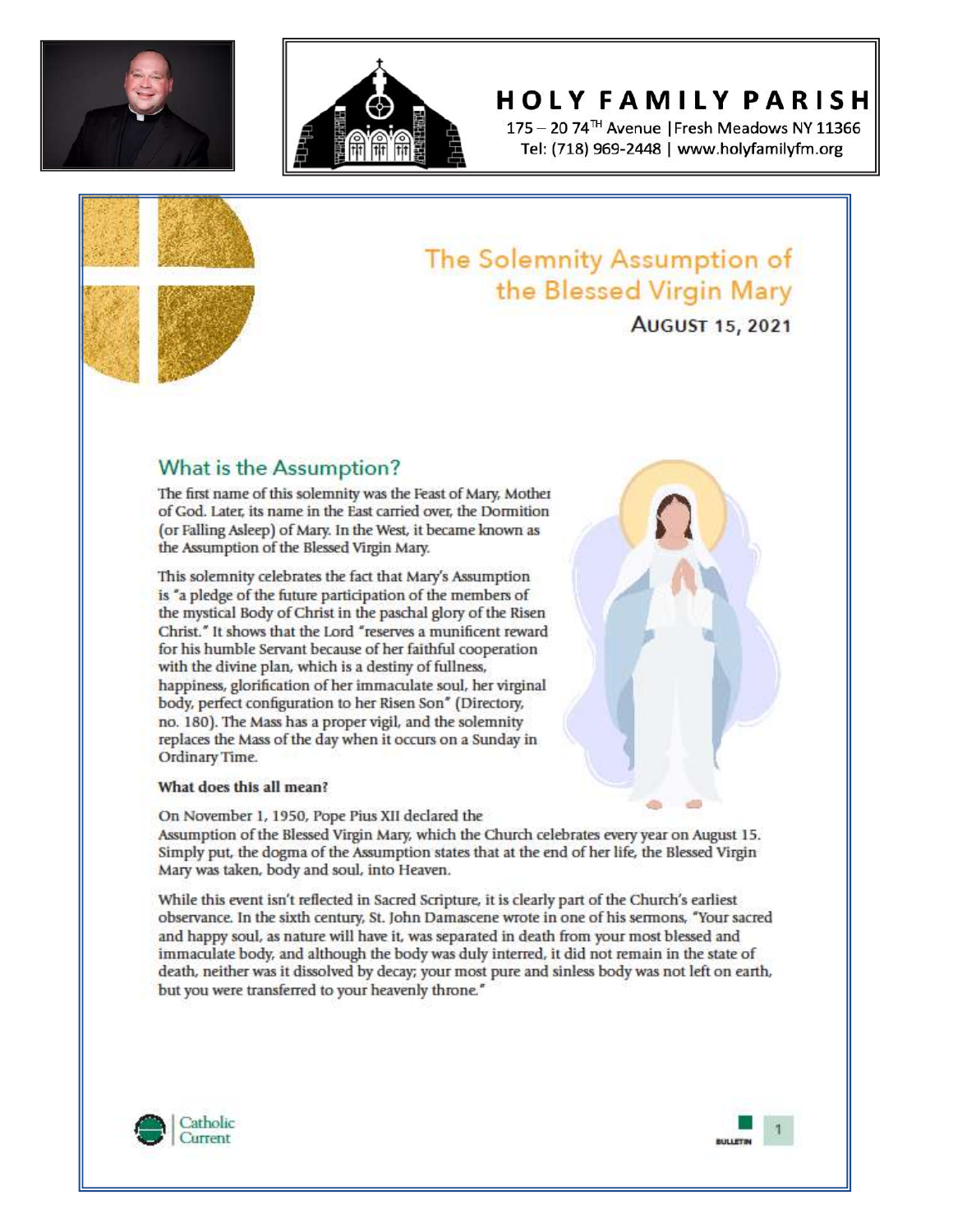#### **TODAY'S READINGS**

**First Reading** — The vision concerning the woman clothed with the sun (Revelation 11:19a; 12:1-6a, 10ab). **Psalm** — The queen stands at your right hand, arrayed in gold (Psalm  $45$ ). **Second Reading** — Christ, the firstfruits; then those who belong to him (1 Corinthians 15:20-27).

**Gospel** — Mary praises God in the Magnificat (Luke 1:39-56).

#### **SAINTS AND SPECIAL OBSERVANCES**

| Sunday:   | The Assumption of the Blessed Virgin Mary |
|-----------|-------------------------------------------|
| Monday:   | Twentieth Week in Ordinary Time;          |
|           | St. Stephen of Hungary                    |
| Thursday: | St. John Eudes                            |
| Friday:   | St. Bernard                               |
| Saturday: | St. Pius X                                |

#### **READINGS FOR THE WEEK**

| Monday:   | Jgs 2:11-19; Ps 106:34-37, 39-40, 43ab, 44;  |
|-----------|----------------------------------------------|
|           | Mt 19:16-22                                  |
| Tuesday:  | Jgs 6:11-24a; Ps 85:9, 11-14; Mt 19:23-30    |
|           | Wednesday: Jgs 9:6-15; Ps 21:2-7; Mt 20:1-16 |
| Thursday: | Jgs 11:29-39a; Ps 40:5, 7-10; Mt 22:1-14     |
| Friday:   | Ru 1:1, 3-6, 14b-16, 22; Ps 146:5-10;        |
|           | Mt 22:34-40                                  |
| Saturday: | Ru 2:1-3, 8-11; 4:13-17; Ps 128:1b-5;        |
|           | Mt $23:1-12$                                 |
| Sunday:   | Jos 24:1-2a, 15-17, 18b; Ps 34:2-3, 16-21;   |
|           | Eph 5:21-32 [2a, 25-32]; Jn 6:60-69          |
|           |                                              |



## **Weekly Offering**

**Sunday, August 8, 2021 Attendance: 764 Parish Offering: \$ 7,471.00 2nd collection: Church Maintenance: \$ 1,336.00**

 *Your generosity and kindness is very appreciated.* 

## *50/50 Raffle*

Our monthly 50/50 raffle is ongoing. Please find envelopes in your monthly donation packets or at the doors of the church. **Each raffle entry is \$10.** Our raffle is supporting an upgrade in our security system. Envelopes can be found in your church offering mailing envelope packs or at the doors of the church.



The RCIA Program at Holy Family starts in October and meets every Tuesday at 7:30pm. Please Contact Sr. Mylene



## Let us pray for the Sick

Rico Adelane, Claire Albino, John Amato,Lori Amato, Theresa Amato, Ralph & Josephine Ashton, Melissa Bersamin, Alice Berezuk, John Betro, Hannah Bocker, Andrew Caliendo, Shannon Costello, Florence Castagliola, Cedric Tess Cordoba, Cortes, Giovanna Conte, Theresa Cooney, Patrick Creegan, Peter Cruz, Luke Enriquez, Sr. Barbara Flossie, Edward Garner, Janet Ann Gillen, John Andrew Gillen,, Annie Gong, Tom Hennelly, Sergio Ingenito, Josephine Joseph, Kennith Kerwin, Lillian Kienle, Fanny Leon, James Leung, Jane Maher, Evelyn Manding, Vivian Mariano, Elaine Mark, Richard Mark, Diana Medina, Rochi Mirasol, Vincent Murray, Christine Olzanski, Kolbe Olzanski, Gregory Restrepo, Lily Rivera, Miguel Rivera, Berta Sagurda, Marlyn Samudio, Lourdes Gomez Santos, Ginny Simon, Gertrude Slavin, Carmen Rosa Smith, Graysen Smith, Helen Schlenkermann, Cynthia Simpson, Dan Sindo, Joe Sonenfeld, Reming Stafford, Lyndon Swammy, Frank Thomas, Jessica Thomas, Ricky Torres, Michael Tullis, Norma Vaccaro, Socorro A. Venturanza, Leon Weinstein, Gustavo Wu, Patricia Wu, John Zaptin.

> **Please contact the Rectory to add a name to our Sick List. If you feel you or your family member no longer need to be on the sick list please notify us.**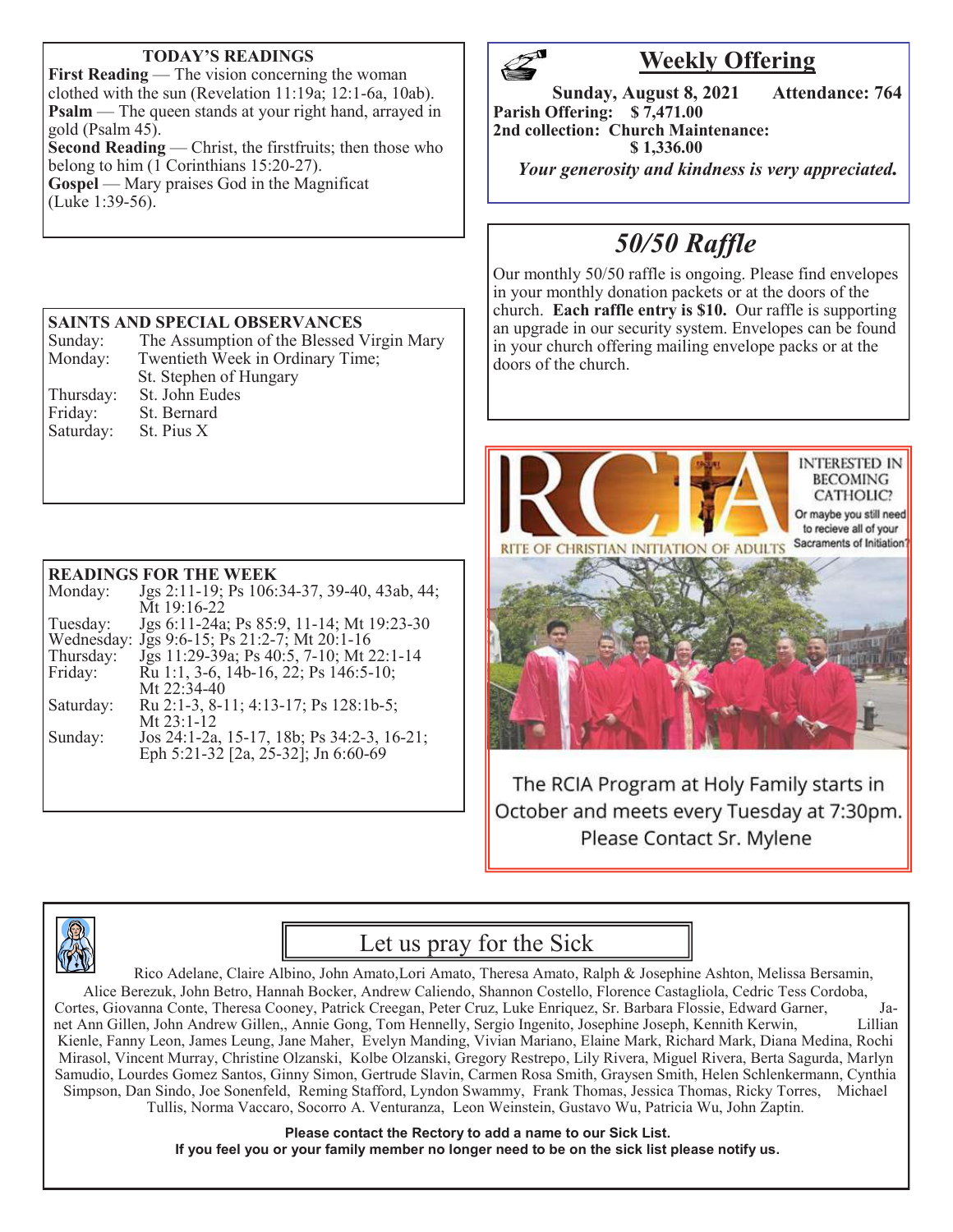

We look forward to welcoming you to our school in September.

**Check out our website** holyfamilyca-freshmeadows.org for more information



Holy Family Catholic Academy Summer Hours

scholarship opportunities!<br>www.futuresineducation.org

 Our office hours during the month of August. will be Tuesday through Thursday from 9:00 am to 12:00 Noon **Our phone number is 718-969-2124** 

**Our email is: office@holyfamilyca-freshmeadows.org**









 **Sports Fall Registration for 2021-2022 season Boys & Girls Pre-K ~ 9th Grade**

**Holy Family CYO**

Basketball, Swimming, Boys Baseball, Girls Softball, Track and Boys and Girls Soccer and Bowling

**Sunday, Sept 19th 10 AM-12 Noon Msgr. Mahoney Hall Monday, Sept 20th, 8:00-8:30 am and 2:30 –3:00 PM in the School**



#### **Our Defensive Driving Course is Back**

 The next Defensive Driving Course will be on Saturday, October 2, 2021. It will take place from 9:00 am to 3:30 pm In Msgr Mahoney Hall.

For more info or to register contact: Marty at Mzhirschfield@aol.com or 631-360-9720.